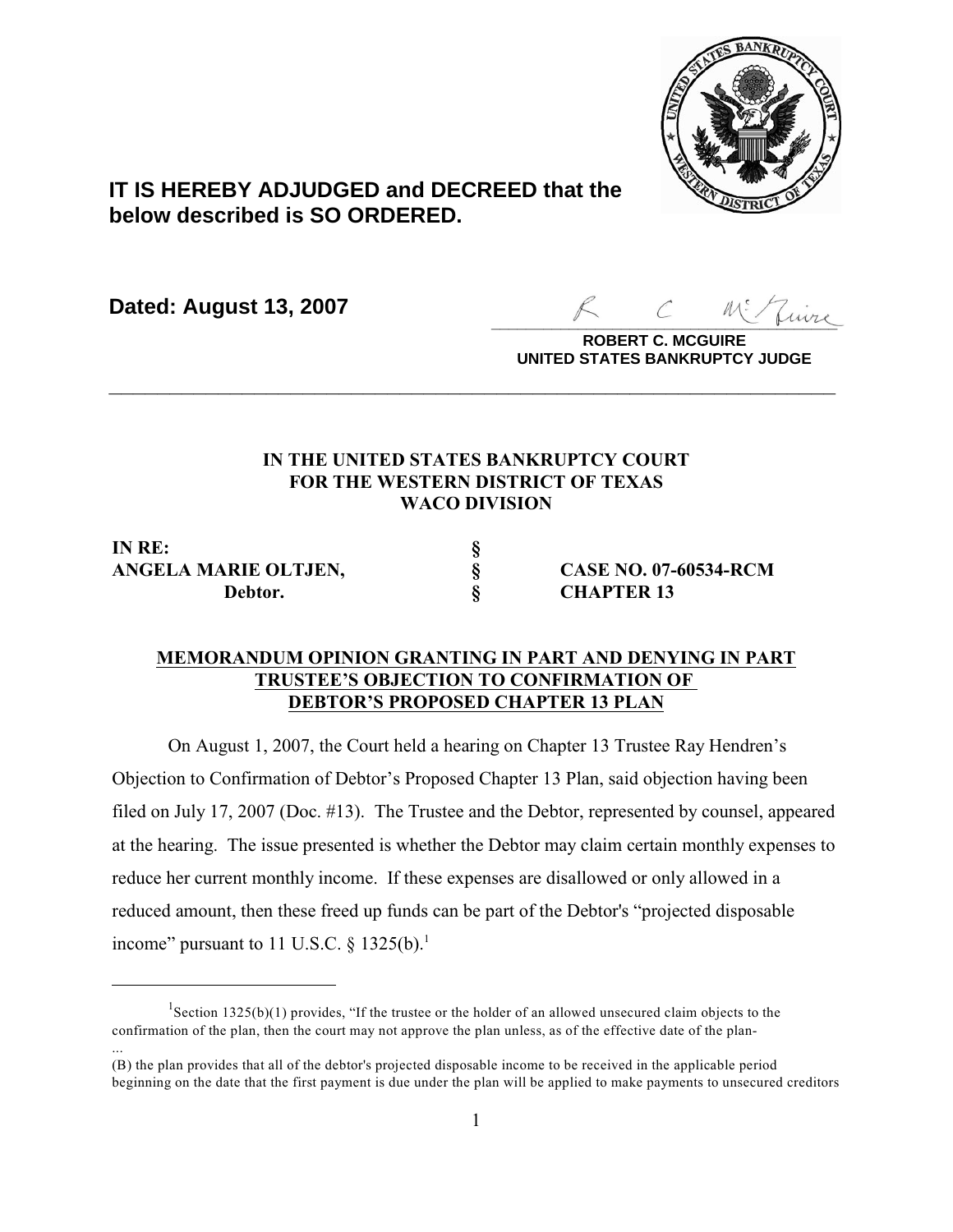The Court has subject matter jurisdiction of the parties' dispute pursuant to 28 U.S.C. § 1334 and § 157. The matter is a core contested proceeding pursuant to 28 U.S.C.  $\S$  158(b)(2)(A) (matters concerning the administration of the estate), (b)(2)(L) (confirmation of plans), and (b)(2)(O) (other proceedings affecting the liquidation of assets of the estate). The following represents the Court's findings of fact and conclusions of law made pursuant to Bankruptcy Rules 7052 and 9014. Where appropriate, a finding of fact shall be construed to be a conclusion of law, and vice versa.

First, Debtor asserts that the actual objections argued by the Trustee at the hearing, specifically, his objections regarding her cell phone and internet expenses and her voluntary contributions to a retirement plan, were not raised in the Trustee's written objection, therefore, said objections should be denied. The Trustee counters that, in his written objection, he raised an issue as to these specific expenses by his request for documentation of said expenses that Debtor listed on lines 37 and 55, respectively, of her Official Form 22C, the Means Test Form filed in this case on May 30, 2007. The Court agrees that, by the Trustee's request for information of the cell and internet expenses and of the voluntary retirement contributions made in the Trustee's written objection to confirmation of her plan, the Debtor was on notice that said expenses were being questioned.

## Cell Phone and Internet Expenses shown on Line 37 of Official Form 22C:

The Trustee argues that the Debtor's monthly expenses of \$150 for cell phone use and \$44 for internet access is excessive and not necessary for the health and welfare of the Debtor. The Trustee asserts that Debtor's cell phone expense is too high because Debtor is supplying a cell phone to her younger sister who is not a dependent of the Debtor. The Trustee asserts that a more reasonable expense would be \$75 per month for cell phone use and \$25 per month for internet access. Further, the Trustee asserts that the Debtor has inflated her phone cost by listing on Schedule J, filed with her petition, both \$45 as a telephone expense and \$150 as a cell phone expense. The Debtor argues that \$195 should be allowed as a deduction to monthly income.

The Debtor provides the cell phone use for her younger sister who is like a daughter to her, that because of the sister's younger age, it is a health and safety issue to provide the sister a

under the plan.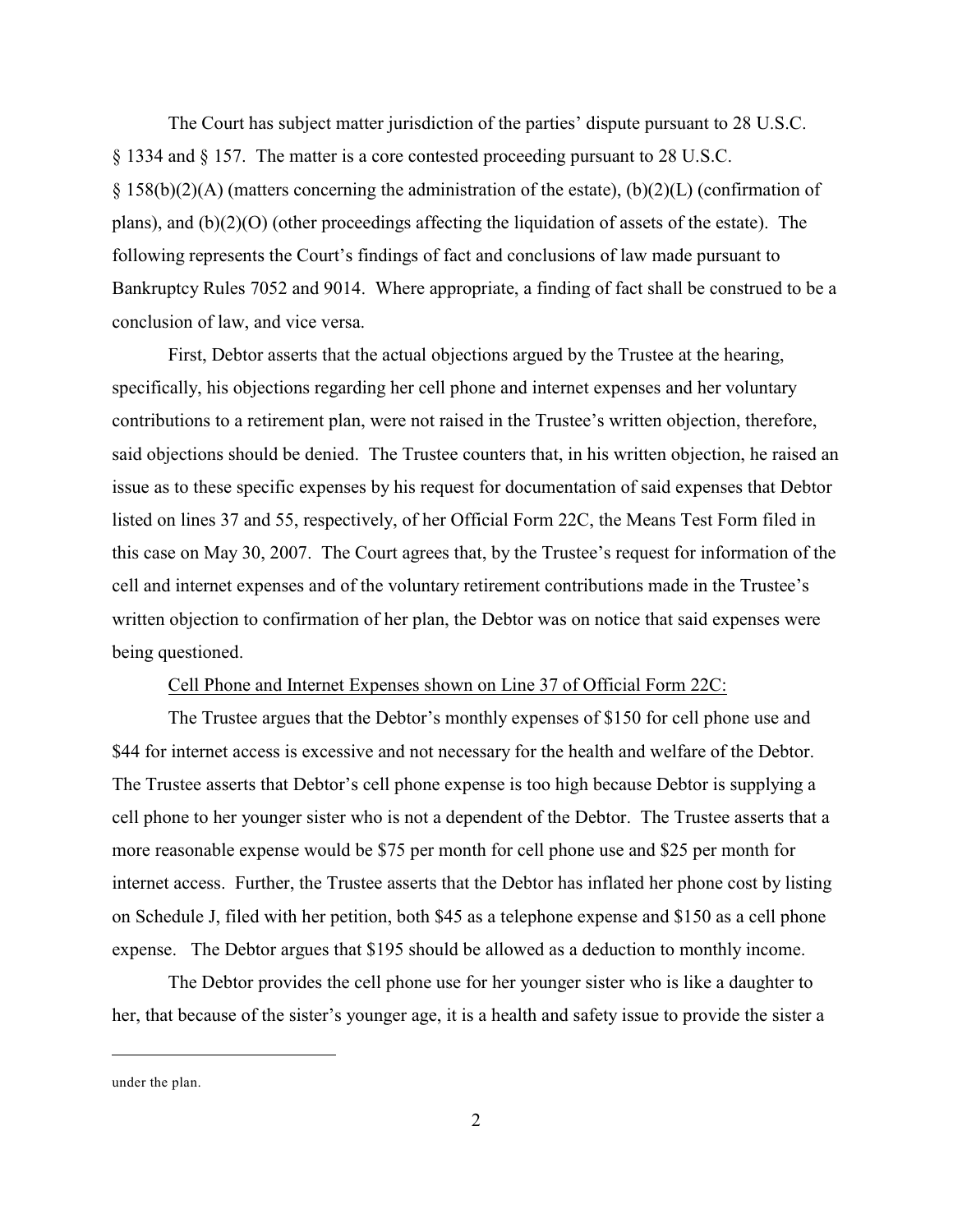phone. Debtor has no home phone. The \$45 listed as a home phone expense on the Debtor's Schedule J was listed in error. The Debtor's total phone cost is \$150 and her internet cost is \$44, totaling \$194 per month.

 As part of the confirmation process, a court must first ascertain if debtors have proposed to pay their "projected disposable income" to the plan, as required by  $\S 1325(b)(1)(B)$ ." In re Devilliers, 358 B.R. 849, 855 (Bankr. E.D. La. 2007). "'Projected disposable income' is not defined under the Code, however, "disposable income" is defined by being current monthly income less reasonably necessary expenditures for the maintenance and support of the debtor and the dependents of the debtor. Id. at 859. "Section 1325 also instructs that 'reasonably necessary' expenses are those calculated in accordance with  $\S 707(b)(2)$ ." Id. (quoting  $\S 1325(b)(2)$ ). Section 1325(b)(3) defines what expenses are "reasonably necessary" by reference to the so-called "means test" added to § 707(b)(2) by the Bankruptcy Abuse Prevention and Consumer Protection Act. Id. at 856. This means test applies to debtors whose income over the six months preceding bankruptcy is in excess of their state's median income and determines the amount of income a debtor must commit to confirm a chapter 13 plan. Id. at 856-57. Post-BAPCPA, Bankruptcy Rule  $1007(b)(1)(6)$  requires every "above the median income" debtor to file a Form  $B22C<sub>s</sub><sup>2</sup>$  along with schedules I and J, with the petition for relief. This official form requires debtors to report the average of income received and expenditures paid over the six-month period preceding bankruptcy and then deduct from that income certain amounts based upon national or local standards set by the IRS for such categories as food, housing, clothing, personal care, utilities, and transportation expenses. Id. at  $856 \& \text{nn.6-7}$ . Form B22C allows debtors to deduct their actual average monthly expenses for other categories of expenses, such as taxes, payroll deductions, insurance, court-ordered payments, certain education and childcare, healthcare, and telecommunications services.

Here, line 37 of the Debtor's Official Form 22 C, entitled "Other Necessary Expenses: telecommunication services," allows the Debtor to list the "average monthly amount that you actually pay for telecommunications services other than your basic home telephone service," including cell phone and internet service costs, "to the extent necessary for your health and

 $2$  The Debtor completed an Official Form 22C, but it is the same form likely with slight changes.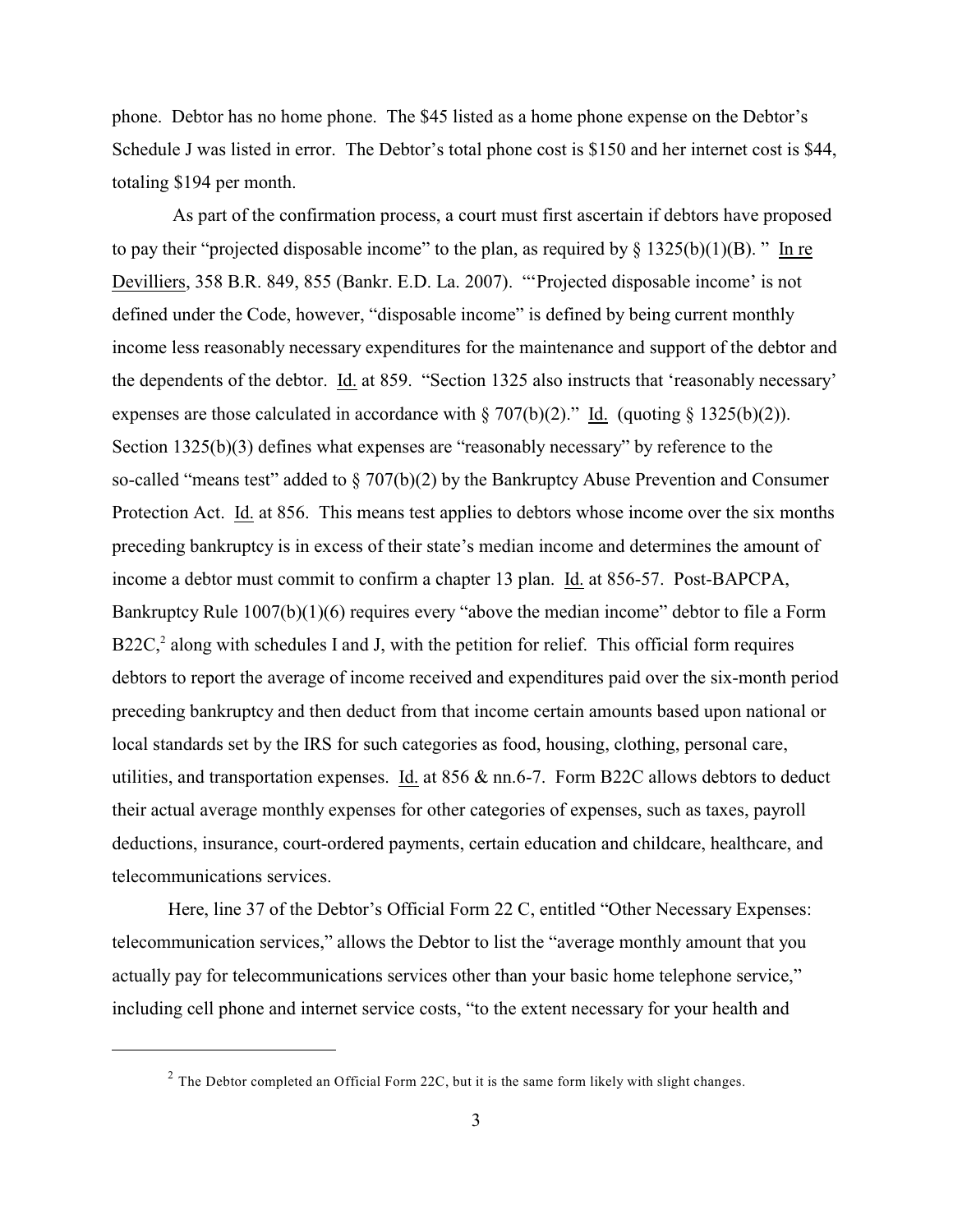welfare or of that of your dependents." Debtor listed \$194 per month, which she testified was \$150 for cell phone and \$44 for internet service. Debtor listed no dependents on her schedules. Although she may consider her younger sister to be like a daughter, this does not allow Debtor to pay for her sister's cell phone expense. The Debtor provided no information regarding the actual cell phone cost for only her phone use, however, she did testify that she has no other telephone. The Trustee suggested that a reasonable expense would be \$75 per month for cell phone use. The Court finds that this \$75 expense is reasonably necessary for the maintenance or support of the Debtor. The Debtor provided no information other than the \$44 cost of her monthly internet service, for example, she provided no information why she needs internet service or why an internet expense at this dollar level is reasonably necessary for her maintenance or support. The Trustee suggested a \$25 per month expense for internet service. The Court finds that this \$25 expense is reasonably necessary for the maintenance or support of the Debtor. With this decrease in expenses, \$94 per month is added to the Debtor's projected disposable income.

### Voluntary Contributions to the Debtor's voluntary retirement plan

The Debtor contributed to the retirement plan monthly until August 2006 when she took a hardship withdrawal from the plan. The rules of the plan required her to stop making monthly contributions for a period of time, and once her eligibility was restored in April 2007, she again starting making monthly payments of \$271.27. She filed bankruptcy on June 1, 2007.

The Trustee argues that the Debtor should not be allowed to take this deduction, given that she only began making the contributions right before she filed bankruptcy. He argues that the applicable six-month period to review her income and expenses under the means test is from December 1, 2006 through May 31, 2007, and that she only started making the plan contributions approximately six weeks before filing bankruptcy, as shown by a pay stub dated April 14, 2007. At the most, the Trustee argues the Debtor's monthly deduction should be limited to the amount she actually contributed to the plan during that six-month review period, being \$813.80, divided by six months, or \$135.63 per month. The Debtor argues the full contribution should be allowed as a monthly deduction.

Under 11 U.S.C. § 541(b)(7), mandatory or voluntary amounts given to ERISA qualified employee benefit plans do not constitute property of the estate. Devilliers, 358 B.R. at 864; In re Nowlin, 366 B.R. 670, 2007 WL 1095449 (Bankr. S.D. Tex. April 2007) (citing In re Johnson,